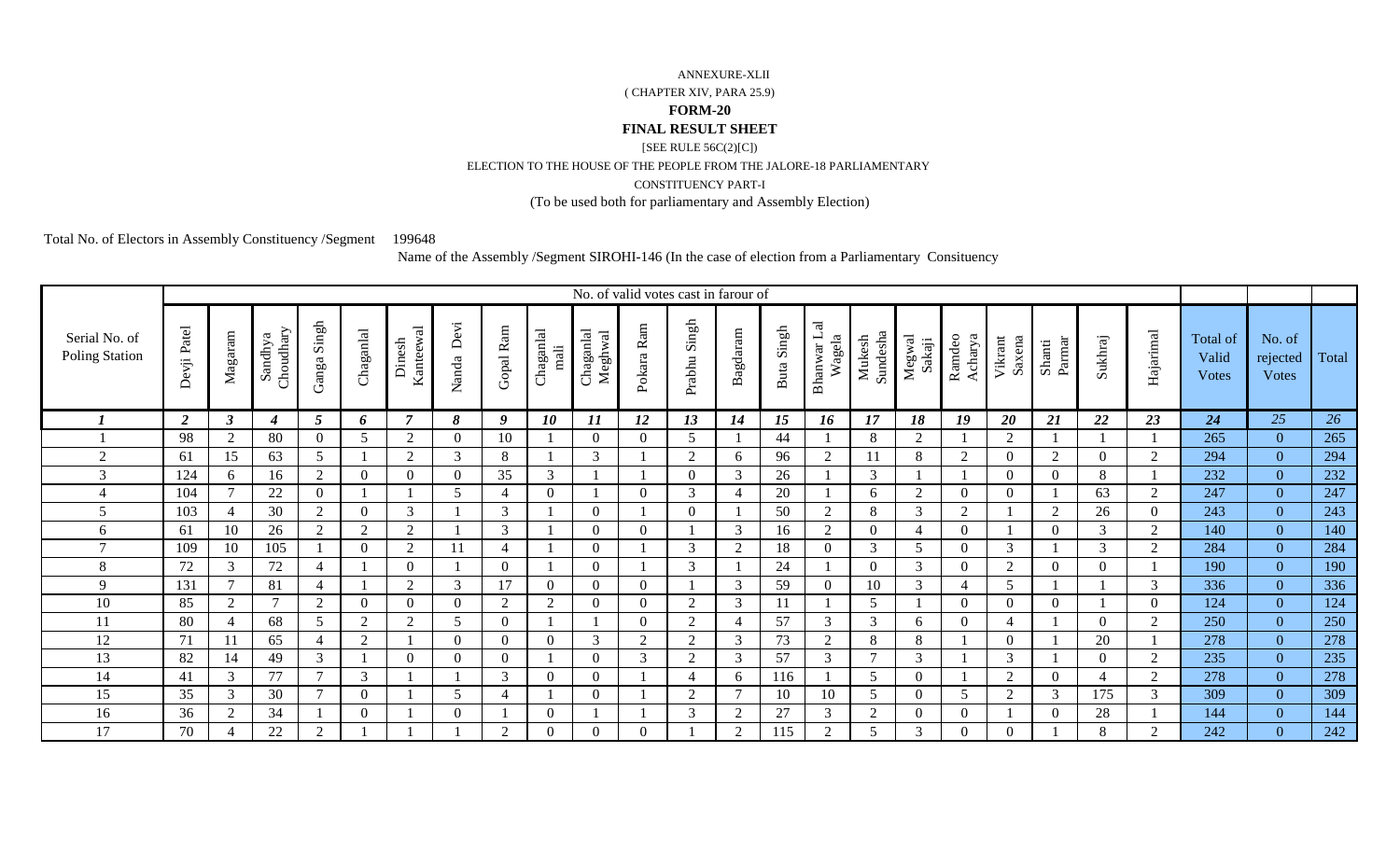| $\boldsymbol{l}$ | $\overline{2}$ | $\mathbf{3}$   | $\boldsymbol{4}$ | 5               | 6              | $\overline{7}$  | 8              | 9               | 10             | 11             | 12             | 13             | 14             | 15  | 16             | 17             | 18              | 19             | 20             | 21             | 22             | 23             | 24  | 25             | 26  |
|------------------|----------------|----------------|------------------|-----------------|----------------|-----------------|----------------|-----------------|----------------|----------------|----------------|----------------|----------------|-----|----------------|----------------|-----------------|----------------|----------------|----------------|----------------|----------------|-----|----------------|-----|
| 18               | 51             | $\mathfrak{Z}$ | 29               | 10              | $\mathbf{1}$   | $\overline{0}$  | $\overline{4}$ | 6               | $\overline{0}$ |                | $\overline{0}$ | $\overline{0}$ | 6              | 101 |                | 6              | - 1             | $\mathbf{0}$   | $\overline{1}$ | 3              | 12             | $\overline{0}$ | 236 | $\overline{0}$ | 236 |
| 19               | 70             |                | 32               | 3 <sup>1</sup>  | 2              | $\mathfrak{Z}$  | $\overline{2}$ | 2               | $\overline{1}$ | $\overline{0}$ | $\theta$       | $\overline{2}$ | $\overline{2}$ | 46  | $\overline{2}$ | 3              | $\overline{2}$  | $\overline{0}$ | 3              | -1             | $\Omega$       | 3              | 180 | $\mathbf{0}$   | 180 |
| 20               | 30             | $\overline{0}$ | 16               | 27              | 3              | $\overline{0}$  | $\overline{0}$ | $\overline{4}$  | $\mathfrak{Z}$ | $\overline{0}$ | $\mathbf{1}$   | $\overline{0}$ | 6              | 63  | $\overline{4}$ | 8              | $\overline{2}$  | $\mathbf{0}$   | $\overline{0}$ | $\overline{0}$ | $\Omega$       | $\overline{4}$ | 171 | $\mathbf{0}$   | 171 |
| 21               | 14             | 4              | 42               |                 | -1             | 2               | $\overline{4}$ | 8               | 2              | $\overline{0}$ | -1             | $\overline{2}$ | $\overline{0}$ | 111 | -1             | 2              | $\overline{2}$  | $\overline{0}$ | -1             | 2              | $\Omega$       | $\Omega$       | 200 | $\overline{0}$ | 200 |
| 22               | 110            | $\tau$         | 102              | $7\phantom{.0}$ | 2              |                 |                | $\overline{3}$  | $\overline{0}$ | 3              | $\overline{0}$ | $\mathbf{1}$   | 2              | 50  | 14             | $\overline{7}$ | -1              |                | $\overline{2}$ | $\overline{2}$ | 10             | $\mathfrak{Z}$ | 329 | $\overline{0}$ | 329 |
| 23               | 77             | $\overline{4}$ | 22               |                 | -1             |                 | 3              | 90              | $\overline{2}$ |                | $\overline{0}$ | -1             | $\mathfrak{Z}$ | 73  | $\mathfrak{Z}$ | 13             | $\overline{2}$  | 2              | 9              | -1             |                |                | 311 | $\overline{0}$ | 311 |
| 24               | 132            | 51             | 32               | 8               | 2              |                 |                | 33              | -1             | $\overline{7}$ | $\mathbf{1}$   | 3              | $\mathfrak{Z}$ | 86  | 9              | 8              | -1              | 2              | $\mathfrak{Z}$ | $\overline{2}$ |                | 5              | 392 | $\mathbf{0}$   | 392 |
| 25               | 57             | 11             | 78               | $\overline{4}$  | 2              | $\overline{0}$  | 8              | 10              | -1             | $\overline{0}$ | $\overline{0}$ | $\overline{0}$ | $\mathfrak{Z}$ | 25  | -1             | 2              | -1              | $\overline{0}$ | $\overline{2}$ | $\overline{0}$ | $\overline{0}$ |                | 206 | $\mathbf{0}$   | 206 |
| 26               | 244            | 11             | 88               | $\overline{4}$  | $\mathbf{1}$   | $\overline{1}$  | $\overline{4}$ | 17              | 6              | $\mathbf{0}$   | 5              | $\overline{4}$ | 6              | 139 | $\overline{4}$ | 8              | 10              | 6              | 8              | $\mathfrak{Z}$ | $\overline{4}$ | $\overline{7}$ | 580 | $\mathbf{0}$   | 580 |
| 27               | 215            | 19             | 54               | $\overline{2}$  | $\overline{0}$ | $\overline{1}$  | $\theta$       | $\mathbf{3}$    | $\overline{0}$ | $\overline{0}$ | $\overline{0}$ | $\mathbf{1}$   |                | 31  | $\overline{4}$ | $\overline{5}$ | 16              | 6              | 9              | $\overline{0}$ | $\overline{0}$ |                | 368 | $\mathbf{0}$   | 368 |
| 28               | 102            | 10             | 106              | $5\overline{)}$ | 2              | $\Omega$        | $\overline{0}$ | 7               | $\overline{0}$ |                | $\overline{0}$ | $\overline{2}$ | 2              | 55  |                | $\overline{7}$ | $\overline{4}$  | 2              | $\overline{0}$ | 2              | $\overline{7}$ | 2              | 317 | $\overline{0}$ | 317 |
| 29               | 39             | 5 <sup>5</sup> | 40               | 10              | -1             |                 |                | $\overline{0}$  | 2              | $\overline{0}$ | -1             | 2              | 2              | 69  | $\overline{0}$ | 2              | -1              | $\overline{0}$ | $\Omega$       | $\Omega$       | $\Omega$       |                | 177 | $\theta$       | 177 |
| 30               | 117            | 4              | 65               |                 | $\Omega$       |                 | $\Omega$       | 3               | $\overline{0}$ |                | $\Omega$       | $\mathfrak{Z}$ | $\overline{2}$ | 36  |                | 8              | $\overline{7}$  | 2              | $\overline{2}$ | $\Omega$       | $\overline{2}$ | 3              | 258 | $\theta$       | 258 |
| 31               | 62             | $\overline{2}$ | 65               | $\mathfrak{Z}$  | -1             |                 |                | 3               | $\overline{0}$ |                | $\overline{0}$ | $\overline{0}$ | $\overline{0}$ | 38  | $\overline{0}$ | $\overline{5}$ | $\mathfrak{Z}$  | $\overline{0}$ | $\overline{0}$ | -1             | $\overline{0}$ | 2              | 188 | $\mathbf{0}$   | 188 |
| 32               | 92             |                | 14               | $\overline{1}$  | $\overline{0}$ | $\overline{0}$  | $\overline{0}$ | -1              | -1             | 2              | $\overline{0}$ | $\overline{0}$ | 2              | 46  | $\overline{0}$ | -1             | $\overline{0}$  | $\overline{0}$ | -1             | $\overline{0}$ | $\overline{2}$ | $\overline{0}$ | 164 | $\overline{0}$ | 164 |
| 33               | 59             | 6              | 73               | $\overline{2}$  | $\overline{0}$ | -1              | 2              | 28              | $\overline{0}$ | 2              | $\overline{2}$ | $\overline{4}$ | $\mathfrak{Z}$ | 116 | $\mathfrak{Z}$ | 12             | $\overline{2}$  |                | 2              | -1             | $\mathfrak{Z}$ | $\mathfrak{Z}$ | 325 | $\mathbf{0}$   | 325 |
| 34               | 120            | $\mathfrak{Z}$ | 78               | $\overline{2}$  | 2              |                 | $\overline{2}$ | 38              |                | 3              | -1             | 5 <sup>5</sup> | 2              | 49  |                | 5              | $\mathfrak{Z}$  | $\overline{0}$ | $\overline{0}$ |                | $\overline{0}$ | $\overline{0}$ | 317 | $\mathbf{0}$   | 317 |
| 35               | 194            | 4              | 24               | $\overline{4}$  | $\mathbf{3}$   | -1              | 2              | 26              |                |                | -1             | $\mathfrak{Z}$ | $\overline{0}$ | 55  | $\overline{0}$ | $\overline{5}$ | 6               | 2              | -1             |                |                | 2              | 337 | $\mathbf{0}$   | 337 |
| 36               | 226            | $\mathfrak{Z}$ | 44               | $\overline{1}$  | -1             | $\theta$        | $\overline{0}$ | $\overline{0}$  | $\overline{0}$ |                | $\Omega$       | $\mathfrak{Z}$ | 2              | 86  | $\overline{0}$ | -1             | 5 <sup>5</sup>  | $\overline{4}$ | -1             | - 1            |                | $\theta$       | 380 | $\mathbf{0}$   | 380 |
| 37               | 93             | $\overline{2}$ | 34               | $5\overline{)}$ | -1             | $\mathfrak{Z}$  | $\Omega$       | 2               | $\Omega$       | 2              | 2              | $\overline{2}$ | 10             | 322 | $\overline{4}$ | 10             | $\overline{0}$  | $\theta$       | $\Omega$       | $\Omega$       |                | $\Omega$       | 493 | $\theta$       | 493 |
| 38               | 108            | 5 <sup>5</sup> | 50               | 4               | 2              | 5 <sup>5</sup>  | $\overline{0}$ | -1              | $\overline{2}$ | 2              | -1             | 3 <sup>7</sup> | 6              | 139 | -1             | 6              | $\overline{2}$  |                | $\overline{1}$ | 2              | $\overline{0}$ | $\mathfrak{Z}$ | 344 | $\overline{0}$ | 344 |
| 39               | 81             | 9              | 27               | 2               | -1             | $5\overline{)}$ | 2              | 2               | $\overline{1}$ | 3              | $\overline{0}$ | $\overline{4}$ | 10             | 216 | $\mathfrak{Z}$ | $\mathbf{3}$   | $\mathfrak{Z}$  | $\mathfrak{Z}$ | $\overline{0}$ | - 1            | $\overline{0}$ | $\mathfrak{Z}$ | 379 | $\overline{0}$ | 379 |
| 40               | 85             | $\overline{2}$ | 39               | $\overline{2}$  | 2              | 2               |                | 2               | $\overline{2}$ |                | 3              | -1             | 6              | 191 | $\overline{0}$ | $\overline{4}$ | 5 <sup>5</sup>  |                | 2              | $\mathfrak{S}$ |                | 3              | 360 | $\mathbf{0}$   | 360 |
| 41               | 40             |                | 18               |                 | $\overline{0}$ | $\overline{0}$  | $\overline{0}$ | $7\phantom{.0}$ | $\overline{0}$ |                | -1             | $\overline{0}$ |                | 50  | $\overline{0}$ | $\mathbf{3}$   | $\overline{0}$  |                | -1             | $\overline{0}$ |                |                | 127 | $\mathbf{0}$   | 127 |
| 42               | 51             | $\tau$         | 159              | $\overline{2}$  | 2              | 3               | 14             | 2               | $\overline{0}$ | 2              | -1             | $\mathfrak{Z}$ | 6              | 300 | 2              | -1             | $\overline{0}$  |                | 6              | - 1            | $\overline{0}$ |                | 564 | $\mathbf{0}$   | 564 |
| 43               | 96             | 4              | 41               | $5\overline{)}$ | -1             | -1              | $\overline{0}$ | $\overline{0}$  | $\overline{0}$ |                | $\overline{0}$ | $\overline{0}$ | $\overline{4}$ | 84  | $\overline{0}$ | 3              | -1              |                | $\overline{0}$ | $\overline{0}$ | 2              | $\Omega$       | 244 | $\overline{0}$ | 244 |
| 44               | 209            | $\mathfrak{Z}$ | 80               | $\overline{4}$  | $\overline{0}$ | $\overline{1}$  |                | $\overline{3}$  | 2              | 2              | -1             | $\overline{2}$ |                | 141 | -1             | $\overline{4}$ | $\overline{4}$  | $\theta$       | -1             | $\Omega$       | $\overline{0}$ | $\theta$       | 460 | $\overline{0}$ | 460 |
| 45               | 46             | $\overline{0}$ | 25               | $\overline{0}$  | $\overline{0}$ | $\theta$        | $\overline{0}$ | $\overline{0}$  | $\overline{0}$ | $\overline{0}$ | $\overline{0}$ | $\Omega$       | $\mathfrak{Z}$ | 104 | -1             | $\overline{0}$ | $\overline{0}$  | $\overline{0}$ | $\theta$       | $\overline{0}$ |                |                | 181 | $\overline{0}$ | 181 |
| 46               | 181            | $\mathfrak{Z}$ | 64               | $\overline{2}$  | $\overline{0}$ | $\theta$        | $\Omega$       | $5\overline{)}$ | -1             |                | $\mathfrak{Z}$ | $\Omega$       | $\overline{4}$ | 161 | $\overline{0}$ | 6              | -1              |                | 2              | 2              | $\Omega$       | 2              | 439 | $\theta$       | 439 |
| 47               | 155            | $\overline{0}$ | 62               | $\mathfrak{Z}$  | 2              | $\overline{0}$  |                | $\overline{3}$  | 2              | $\overline{0}$ | $\overline{0}$ | $\overline{1}$ | $\mathfrak{Z}$ | 176 | -1             | $\overline{7}$ | 2               | 2              | -1             | 2              | 2              | $\overline{0}$ | 425 | $\overline{0}$ | 425 |
| 48               | 195            | $\mathfrak{Z}$ | 81               | $\mathbf{3}$    | 2              | $\overline{0}$  | $\overline{0}$ | $\overline{0}$  | $\overline{0}$ | $\overline{0}$ | $\overline{0}$ | $\overline{2}$ | 2              | 132 | $\overline{2}$ | 2              | 2               |                | -1             | $\overline{0}$ |                | $\overline{0}$ | 429 | $\overline{0}$ | 429 |
| 49               | 184            | $\mathfrak{Z}$ | 111              | -1              | 2              | $\overline{0}$  | 2              | $\overline{3}$  | $\overline{0}$ | 2              | 2              | $\mathbf{1}$   | 6              | 287 | $\overline{2}$ | $\overline{4}$ | 5 <sup>5</sup>  | 2              | $\overline{1}$ | -1             |                | 2              | 622 | $\overline{0}$ | 622 |
| 50               | 74             |                | 56               |                 | 2              | $\Omega$        | $\overline{0}$ | $\overline{0}$  | $\overline{0}$ | $\overline{0}$ | $\overline{0}$ | $\Omega$       | 2              | 101 | $\overline{0}$ | $\overline{0}$ | $\overline{0}$  | $\overline{0}$ | $\overline{0}$ | $\Omega$       | -1             | $\Omega$       | 238 | $\overline{0}$ | 238 |
| 51               | 189            |                | 59               |                 | -1             | $\overline{0}$  |                | $\overline{0}$  | $\overline{0}$ | $\overline{0}$ | $\overline{0}$ | $\overline{2}$ |                | 71  | 2              | $\overline{4}$ | $7\phantom{.0}$ | $\overline{0}$ | $\overline{4}$ | $\Omega$       | $\bf{0}$       | $\Omega$       | 343 | $\overline{0}$ | 343 |
| 52               | 232            | 2              | 71               | 2               | $\overline{0}$ |                 | $\Omega$       | $\overline{0}$  | $\Omega$       | $\theta$       | $\mathbf{1}$   | $\Omega$       | $\Omega$       | 71  | $\overline{0}$ | 2              | $\mathfrak{Z}$  | 2              | 2              | $\Omega$       |                | $\Omega$       | 390 | $\theta$       | 390 |
| $\overline{53}$  | 257            | 2              | 62               | $\Omega$        | $\theta$       |                 |                | $\theta$        | $\theta$       | $\Omega$       | $\theta$       | $\Omega$       | $\Omega$       | 63  |                |                | $\overline{2}$  | $\theta$       | 2              |                | $\overline{2}$ |                | 396 | $\Omega$       | 396 |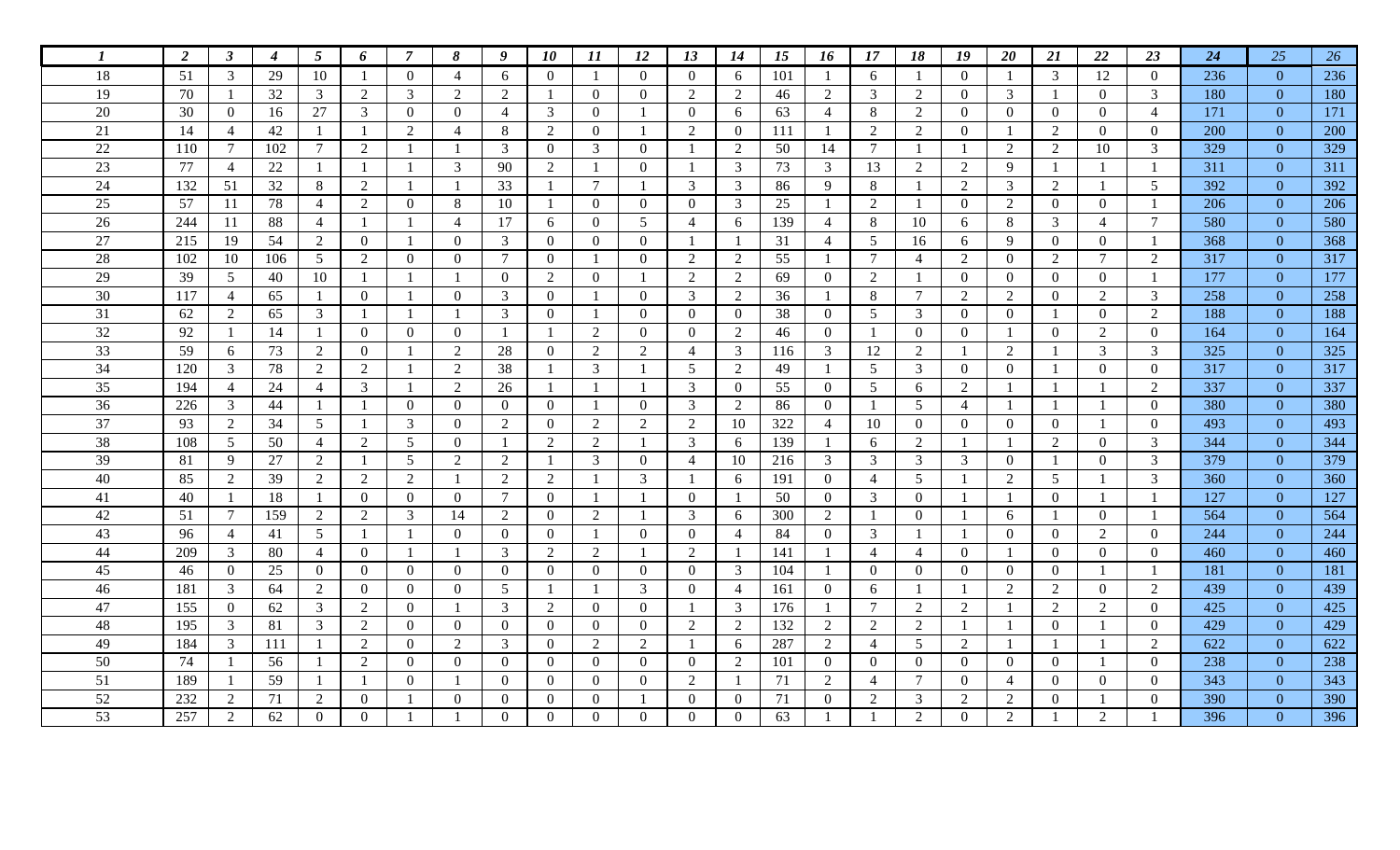| $\boldsymbol{l}$ | $\overline{2}$ | $\mathbf{3}$   | $\overline{4}$ | 5 <sup>5</sup> | 6              | $\overline{7}$ | 8               | 9              | 10             | 11             | <i>12</i>      | 13             | <b>14</b>       | 15  | 16             | 17             | 18              | 19             | 20              | 21             | 22             | 23             | 24  | 25             | 26  |
|------------------|----------------|----------------|----------------|----------------|----------------|----------------|-----------------|----------------|----------------|----------------|----------------|----------------|-----------------|-----|----------------|----------------|-----------------|----------------|-----------------|----------------|----------------|----------------|-----|----------------|-----|
| 54               | 280            | $\overline{2}$ | 69             | $\overline{2}$ | $\Omega$       | $\overline{1}$ | $\overline{0}$  | $\overline{0}$ | $\overline{1}$ | $\overline{0}$ | $\overline{1}$ | $\overline{1}$ |                 | 111 |                | $\overline{1}$ | $\overline{0}$  |                | $\mathbf{0}$    | $\overline{2}$ |                | $\Omega$       | 475 | $\mathbf{0}$   | 475 |
| 55               | 277            | 5 <sup>5</sup> | 95             | $\overline{0}$ | $\Omega$       | $\overline{0}$ | $\overline{2}$  | 6              | $\overline{0}$ |                | $\overline{1}$ | $\overline{2}$ | 3               | 187 | -1             | $\Omega$       | $\mathfrak{Z}$  | 3              | $\mathbf{1}$    | -1             | $\overline{0}$ | $\Omega$       | 588 | $\mathbf{0}$   | 588 |
| 56               | 82             | 3              | 45             | $\overline{2}$ |                | - 1            | $\overline{0}$  | 2              |                |                | $\Omega$       | $\overline{2}$ |                 | 35  | $\overline{0}$ | 3              | $\overline{0}$  | 2              | $\overline{0}$  |                |                |                | 184 | $\overline{0}$ | 184 |
| 57               | 68             | 5 <sup>5</sup> | 41             | 5 <sup>5</sup> | $\Omega$       | $\overline{1}$ | $\overline{0}$  | -1             | $\Omega$       | $\overline{0}$ | $\theta$       | $\overline{0}$ | 2               | 16  |                | $\overline{1}$ | $\overline{2}$  | 2              | 1               | $\Omega$       | $\Omega$       |                | 147 | $\overline{0}$ | 147 |
| 58               | 118            | 4              | 70             |                | $\overline{0}$ | $\overline{0}$ | $\overline{0}$  | 2              | $\overline{0}$ | 2              | $\overline{0}$ | $\overline{0}$ |                 | 33  | $\overline{2}$ | 9              | $5\overline{)}$ |                | $\overline{2}$  | $\overline{2}$ | $\overline{0}$ |                | 253 | $\overline{0}$ | 253 |
| 59               | 147            | $\overline{2}$ | 22             | $\overline{2}$ | $\overline{0}$ | $\overline{0}$ | $\overline{0}$  |                | $\overline{0}$ | $\overline{0}$ | $\overline{0}$ | $\mathbf{1}$   |                 | 62  | $\overline{0}$ | 2              | $\overline{2}$  | $\overline{0}$ | $\mathbf{1}$    | -1             | $\overline{0}$ | $\overline{0}$ | 244 | $\mathbf{0}$   | 244 |
| 60               | 96             | 8              | 54             |                | 2              | -1             |                 |                | $\overline{0}$ | 3              | $\overline{0}$ | -1             | $\mathfrak{Z}$  | 154 | $\overline{2}$ | $\tau$         | $\overline{2}$  | 3              | $\mathbf{1}$    | $\overline{0}$ | $\mathbf{3}$   |                | 344 | $\mathbf{0}$   | 344 |
| 61               | 73             | $\mathbf{1}$   | 25             | $\overline{0}$ | $\overline{0}$ | $\overline{0}$ | $\mathfrak{Z}$  | -1             | $\overline{2}$ |                | $\overline{0}$ | $\overline{0}$ |                 | 72  | $\overline{0}$ | $\mathfrak{Z}$ | -1              | $\overline{0}$ | $\mathbf{0}$    | $\overline{0}$ | $\overline{0}$ |                | 184 | $\mathbf{0}$   | 184 |
| 62               | 75             | $\overline{4}$ | 53             |                |                | $\overline{4}$ | $\mathfrak{Z}$  | $\theta$       | $\overline{2}$ |                | -1             | $\tau$         | $\overline{2}$  | 83  | $\overline{2}$ | -11            | $\mathfrak{Z}$  | 3              | $\overline{4}$  | $\overline{0}$ | -1             | $\Omega$       | 261 | $\mathbf{0}$   | 261 |
| 63               | 42             | $\overline{0}$ | 10             |                | $\overline{3}$ | $\overline{2}$ | 34              | 2              | -1             | $\overline{0}$ | $\Omega$       | $\overline{2}$ | $\overline{4}$  | 40  | 3              | 6              | $\overline{4}$  |                | $\mathbf{0}$    | $\overline{0}$ | 2              | -1             | 158 | $\mathbf{0}$   | 158 |
| 64               | 54             | $\overline{2}$ | 49             | 5              | -1             | - 1            | 2               |                | $\overline{0}$ | $\overline{0}$ | $\Omega$       | 6              |                 | 35  | $\overline{2}$ | 5              | $\overline{2}$  | 3              | 2               | $\overline{0}$ | $\overline{0}$ | $\Omega$       | 171 | $\overline{0}$ | 171 |
| 65               | 41             | 8              | 33             | 8              | $\Omega$       | $\Omega$       | $\overline{0}$  | $\theta$       | $\overline{0}$ | $\overline{0}$ | $\theta$       | $\mathfrak{Z}$ | $\overline{0}$  | 25  | -1             | $\overline{0}$ | -1              |                | $\theta$        | $\Omega$       | $\overline{0}$ | $\Omega$       | 121 | $\theta$       | 121 |
| 66               | 57             | $\overline{2}$ | 23             | 10             | $\overline{2}$ | $\mathfrak{Z}$ | 3               | 2              | $\overline{2}$ | 2              | $\overline{1}$ | $\overline{0}$ | $\overline{5}$  | 84  |                | 3              | 3               |                | $\theta$        |                | 5              |                | 211 | $\theta$       | 211 |
| 67               | 47             | 4              | 47             | $\overline{4}$ | -1             | $\overline{0}$ |                 | 15             | 1              |                | $\overline{0}$ | $\mathbf{1}$   | 2               | 71  | $\overline{2}$ | $\overline{0}$ | -1              | $\overline{0}$ | $\overline{0}$  | -1             | $\overline{0}$ |                | 200 | $\mathbf{0}$   | 200 |
| 68               | 54             | $\tau$         | 62             | $\overline{4}$ | $\overline{0}$ | -1             | $\overline{4}$  | -1             | $\overline{0}$ | $\overline{0}$ | -1             | $\mathfrak{Z}$ | $\mathfrak{Z}$  | 24  | $\overline{0}$ | $\mathfrak{S}$ | $\overline{0}$  | $\mathfrak{Z}$ | $\mathbf{0}$    | $\overline{0}$ | $\overline{0}$ | $\overline{4}$ | 176 | $\overline{0}$ | 176 |
| 69               | 66             | $\overline{4}$ | 11             |                | 2              | $\overline{0}$ | $\overline{0}$  | $\overline{0}$ | $\overline{0}$ | 3              | $\overline{0}$ | $\overline{0}$ | $\mathfrak{Z}$  | 46  | $\overline{2}$ | 2              | $5\overline{)}$ |                | $\mathbf{1}$    | -1             | $\overline{0}$ | $\mathfrak{Z}$ | 151 | $\mathbf{0}$   | 151 |
| 70               | 102            | 18             | 106            | 17             | 2              | 2              | $\overline{4}$  | 34             |                | $\overline{0}$ | $\overline{0}$ | -1             | 6               | 126 |                | 6              |                 | $\mathfrak{Z}$ | 6               | $\overline{0}$ | $\overline{0}$ |                | 437 | $\mathbf{0}$   | 437 |
| 71               | 131            | $\overline{4}$ | 46             |                | 2              | $\overline{2}$ | $\mathfrak{Z}$  | 113            | $\overline{2}$ | $\overline{0}$ | 6              | 12             | $\overline{4}$  | 81  | $\overline{2}$ | 6              | $\tau$          | $\overline{5}$ | 14              | $\overline{2}$ | 15             | $\overline{0}$ | 458 | $\mathbf{0}$   | 458 |
| 72               | 101            | $\mathfrak{Z}$ | 39             | 8              | $\overline{0}$ | $\overline{0}$ |                 | 10             | $\overline{0}$ |                | $\Omega$       | $\mathfrak{Z}$ | $5\overline{)}$ | 58  | $\overline{0}$ | 2              | -1              |                | $\overline{0}$  | $\Omega$       | 2              | $\Omega$       | 235 | $\overline{0}$ | 235 |
| 73               | 100            | $\overline{2}$ | 28             | $\overline{2}$ | 2              | $\Omega$       | $\bf{0}$        | -1             | -1             |                | $\overline{1}$ | 8              | $\mathbf{3}$    | 89  | $\overline{2}$ | 6              | 6               | 2              | $7\phantom{.0}$ | 2              | $\overline{0}$ |                | 264 | $\theta$       | 264 |
| 74               | 23             | 2              | 30             | 5 <sup>5</sup> | -1             | 2              | $\bf{0}$        | 2              | $\overline{2}$ |                | -1             | $\mathfrak{Z}$ | $\overline{4}$  | 80  | $\overline{2}$ | $\mathfrak{Z}$ | -1              |                | $\mathbf{0}$    | $\overline{0}$ |                | 2              | 166 | $\overline{0}$ | 166 |
| 75               | 79             | 4              | 30             | 4              | $\overline{4}$ | 2              |                 | 25             | -1             | $\overline{0}$ | 2              | -1             | 3               | 73  | 1              | -1             | $\overline{2}$  | $\overline{0}$ | $\mathbf{1}$    | 2              | $\overline{0}$ |                | 237 | $\overline{0}$ | 237 |
| 76               | 14             | 8              | 28             | $\mathbf{3}$   | $\overline{0}$ | -1             | $\overline{0}$  | 24             | $\overline{0}$ | $\overline{0}$ | $\overline{0}$ | $\overline{0}$ | 3               | 67  | $\overline{0}$ | $\overline{0}$ | $\mathbf{0}$    | 2              | $\mathbf{0}$    | -1             |                |                | 153 | $\mathbf{0}$   | 153 |
| 77               | 83             | 6              | 38             | 6              | $\overline{0}$ | 2              |                 | 35             | $\overline{4}$ |                | $\mathfrak{Z}$ | $\tau$         | $\overline{4}$  | 81  | 3              | $\overline{4}$ | $5\overline{)}$ | $\overline{4}$ | $\mathfrak{Z}$  | $\overline{0}$ | $\overline{0}$ | 2              | 292 | $\mathbf{0}$   | 292 |
| 78               | 94             | $\overline{2}$ | 23             |                | $\overline{0}$ | $\overline{0}$ | $\overline{0}$  | 5              | $\overline{0}$ |                | $\Omega$       | $\overline{4}$ | $\overline{0}$  | 51  | $\overline{2}$ | 2              | $\overline{4}$  | 3              | $\mathfrak{Z}$  | $\overline{0}$ | $\overline{0}$ |                | 196 | $\mathbf{0}$   | 196 |
| 79               | 118            | 6              | 49             | $\mathbf{3}$   | -1             | - 1            | $\mathfrak{Z}$  | 59             | -1             |                | 3              | $\mathfrak{Z}$ | 3               | 77  | 1              | 6              | $\overline{2}$  | $\overline{5}$ | 6               | 4              |                | 3              | 356 | $\overline{0}$ | 356 |
| 80               | 107            | 5 <sup>5</sup> | 63             | 10             | -1             | $\overline{4}$ | 6               | 29             | 2              |                | -1             | 5 <sup>5</sup> | 7               | 163 | 2              | 9              | -1              | 2              | $\overline{0}$  | 2              | $\overline{0}$ | $\mathfrak{Z}$ | 423 | $\overline{0}$ | 423 |
| 81               | 138            | 11             | 18             |                | $\overline{0}$ | $\overline{1}$ | $\overline{0}$  | 67             | $\mathbf{3}$   | $\overline{0}$ | 3              | $\overline{4}$ |                 | 50  | 4              | -9             | 2               | -1             | 6               | $\overline{0}$ | 2              | 3              | 324 | $\theta$       | 324 |
| 82               | 52             | 11             | 70             |                | 2              | $\overline{4}$ | $5\overline{)}$ | 74             | $\mathfrak{Z}$ | 2              | $\overline{2}$ | 2              | 2               | 148 | -1             | 9              | $\overline{2}$  | $\overline{2}$ | $5\overline{)}$ | 2              | 2              | 2              | 403 | $\theta$       | 403 |
| 83               | 13             | $\overline{2}$ | 23             | 5 <sup>5</sup> | $\overline{0}$ | $\overline{0}$ | $\mathfrak{Z}$  | 253            | $\mathfrak{Z}$ |                | -1             | $\mathbf{1}$   |                 | 24  | $\overline{2}$ | $\overline{5}$ | $\mathfrak{Z}$  | $\overline{4}$ | 8               | $\overline{0}$ |                |                | 354 | $\overline{0}$ | 354 |
| 84               | 47             | $\overline{4}$ | 24             |                | -1             | 2              | $\overline{0}$  | 44             | -1             |                | $\overline{0}$ | $\mathbf{1}$   | $\mathbf{3}$    | 90  | 2              | $\mathfrak{Z}$ | $\overline{4}$  | -1             | $\overline{4}$  | $\mathfrak{Z}$ | -1             | $\overline{1}$ | 238 | $\overline{0}$ | 238 |
| 85               | 68             | 2              | 40             | 13             | 2              | $\overline{1}$ | 2               | 83             | $\mathbf{3}$   | - 1            | -1             | $\mathbf{3}$   | 3               | 68  | $\overline{0}$ | 8              | $\overline{0}$  | $\overline{0}$ | 6               | $\mathfrak{Z}$ | $\overline{0}$ | $\overline{4}$ | 311 | $\overline{0}$ | 311 |
| 86               | 16             | 3 <sup>7</sup> | 13             | $\overline{0}$ | $\overline{0}$ | $\overline{0}$ | $\overline{0}$  | 28             | 2              |                | 2              | 2              | 3               | 55  | 1              | 2              | $\overline{0}$  | $\overline{0}$ | 3               | $\overline{0}$ | $\overline{0}$ | 2              | 133 | $\overline{0}$ | 133 |
| 87               | 42             | 5 <sup>5</sup> | 24             | 4              | $\overline{0}$ | $\mathbf{3}$   |                 | -1             | $\overline{0}$ | 2              | $\overline{0}$ | $\Omega$       | 3               | 41  | 1              | -1             | 8               | - 1            | 3               | $\overline{0}$ |                |                | 142 | $\overline{0}$ | 142 |
| 88               | 50             | 2              | 25             | 6              | $\Omega$       | 4              | $\Omega$        | 22             |                | 2              | 2              | $\overline{4}$ |                 | 90  | $\overline{0}$ | 10             | 4               |                | $\mathbf{3}$    | $\Omega$       | $\Omega$       | $\overline{4}$ | 231 | $\theta$       | 231 |
| 89               | 68             |                | 108            | $\overline{2}$ | $\theta$       | $\Omega$       |                 | 50             | $\overline{2}$ | 3              |                |                | 5               | 88  | $\theta$       | 2              | $\mathfrak{Z}$  | $\overline{2}$ | 2               | $\Omega$       |                | $\Omega$       | 340 | $\overline{0}$ | 340 |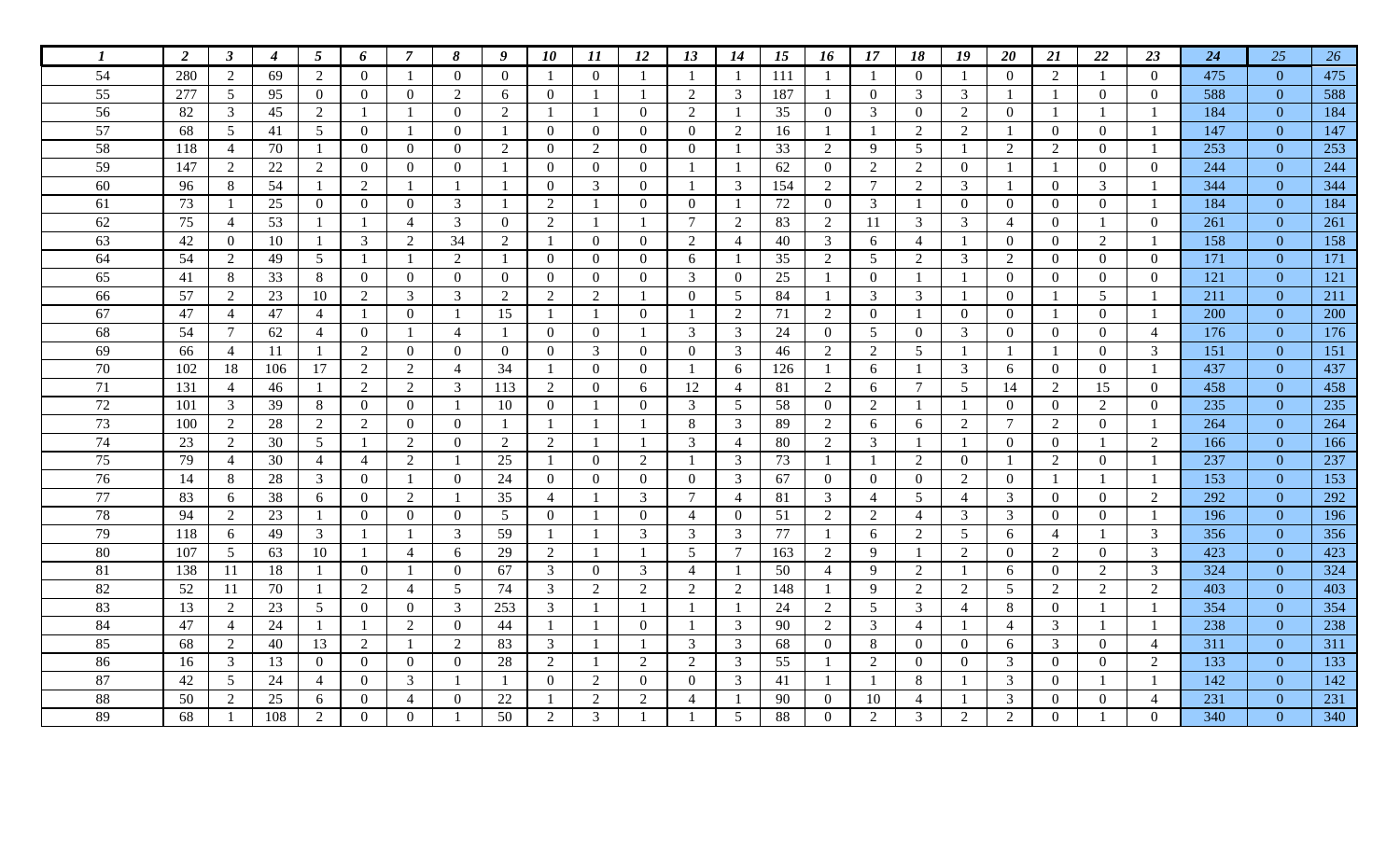| $\boldsymbol{l}$ | $\overline{2}$ | $\mathbf{3}$   | $\overline{4}$ | 5 <sup>5</sup> | 6              | $\overline{7}$ | 8               | 9               | 10             | 11             | <i>12</i>      | 13              | <b>14</b>                | 15             | 16             | 17             | 18              | 19             | 20              | <b>21</b>      | 22             | 23             | 24  | 25             | 26  |
|------------------|----------------|----------------|----------------|----------------|----------------|----------------|-----------------|-----------------|----------------|----------------|----------------|-----------------|--------------------------|----------------|----------------|----------------|-----------------|----------------|-----------------|----------------|----------------|----------------|-----|----------------|-----|
| 90               | 85             | $\overline{2}$ | 41             | $\overline{2}$ | $\overline{0}$ | $\overline{0}$ | $\overline{2}$  | 25              | $\overline{1}$ | $\overline{0}$ | $\overline{1}$ | $\overline{0}$  | $\overline{0}$           | 61             | $\overline{4}$ | $\mathfrak{Z}$ | $\overline{1}$  | 2              | $\overline{1}$  | $\overline{1}$ | $\Omega$       |                | 233 | $\mathbf{0}$   | 233 |
| 91               | 80             | $\overline{4}$ | 31             | $\overline{0}$ | -1             | $\overline{1}$ | 8               | 17              | -1             | $\overline{0}$ | $\theta$       | $\mathbf{1}$    | $5\overline{)}$          | 106            | $\overline{2}$ | 8              | $\overline{4}$  |                | $\mathbf{1}$    | $\overline{2}$ | 2              |                | 276 | $\mathbf{0}$   | 276 |
| 92               | 83             | 3              | 21             | $\overline{2}$ | $\Omega$       | $\theta$       | $\overline{0}$  | $\overline{3}$  |                | $\overline{0}$ | $\Omega$       | $\overline{2}$  | $\overline{4}$           | 50             |                | $\overline{4}$ | $\overline{2}$  | 3              | $\mathbf{1}$    | $\Omega$       | $\overline{4}$ |                | 185 | $\overline{0}$ | 185 |
| 93               | 55             | 7              | 140            | 5              | $\overline{0}$ | $\overline{1}$ | $\overline{0}$  | 2               | -1             | $\overline{0}$ | -1             | $\mathfrak{Z}$  | 2                        | 200            |                | 3              | -1              | $\theta$       | $\mathfrak{Z}$  | $\Omega$       | $\overline{0}$ | 2              | 427 | $\overline{0}$ | 427 |
| 94               | 152            |                | 17             |                | -1             | 2              | $\overline{0}$  | $\overline{0}$  |                | $\theta$       | 2              | 2               | $\overline{7}$           | 49             |                | 8              |                 | 2              | $\theta$        | $\Omega$       | 41             |                | 289 | $\overline{0}$ | 289 |
| 95               | 101            | $\overline{2}$ | 29             |                | $\Omega$       | $\Omega$       |                 | 3               |                | $\theta$       | -1             | $\mathbf{1}$    | $5\overline{)}$          | 87             |                | $\overline{5}$ | -1              | $\overline{0}$ | $\mathfrak{Z}$  | $\theta$       |                | $\Omega$       | 243 | $\overline{0}$ | 243 |
| 96               | 56             | $\mathfrak{Z}$ | 23             | $\overline{0}$ | $\overline{0}$ | $\overline{2}$ |                 | $\mathfrak{Z}$  | $\overline{0}$ |                | 2              | $\overline{0}$  |                          | 68             |                | 5              | $\overline{2}$  | $\mathbf{0}$   | $\mathbf{0}$    | $\overline{0}$ | 8              |                | 177 | $\mathbf{0}$   | 177 |
| 97               | 44             | $\overline{4}$ | 44             | $\overline{4}$ | 2              | $\overline{1}$ | $\overline{0}$  | $\overline{0}$  | $\overline{2}$ | $\overline{2}$ | -1             | $\overline{0}$  |                          | 182            | $\overline{0}$ | 6              | 3               | $\overline{4}$ | $5\overline{)}$ | $\overline{2}$ | $\overline{0}$ | $\overline{4}$ | 311 | $\mathbf{0}$   | 311 |
| 98               | 99             | 5 <sup>5</sup> | 28             | 5 <sup>5</sup> | -1             | $\overline{0}$ | $\overline{0}$  | $\overline{0}$  | $\overline{0}$ | $\mathbf{0}$   | 2              | $\overline{2}$  | $\overline{2}$           | 117            | $\overline{0}$ | 6              | $\overline{0}$  | $\mathbf{0}$   | 2               | $\overline{0}$ |                | 2              | 272 | $\mathbf{0}$   | 272 |
| 99               | 218            | 5 <sup>5</sup> | 30             | 3 <sup>7</sup> | $\Omega$       | $\overline{0}$ |                 | $\overline{7}$  |                | $\overline{0}$ | $\overline{0}$ | $\overline{2}$  | $\overline{0}$           | 15             | $\mathfrak{Z}$ | 8              | $\overline{4}$  | 2              | $5\overline{)}$ |                |                | $\mathfrak{Z}$ | 309 | $\mathbf{0}$   | 309 |
| 100              | 224            | 6              | 19             | $\overline{2}$ | $\overline{0}$ | $\overline{0}$ | $\overline{2}$  | 8               | $\overline{0}$ |                | 5              | -1              |                          | 48             | 5              | 3              | $5\overline{)}$ | 2              | 2               | $\theta$       | 17             |                | 352 | $\mathbf{0}$   | 352 |
| 101              | 233            | 5 <sup>5</sup> | 80             | $\overline{2}$ |                |                |                 | 26              |                | $\overline{0}$ | -1             | $\overline{4}$  | 2                        | 110            | $\overline{2}$ | 8              | 9               | $\overline{2}$ | 6               | $\overline{2}$ | 13             | 5              | 514 | $\mathbf{0}$   | 514 |
| 102              | 187            | 6              | 49             | $\overline{4}$ | -1             |                | 2               | $\overline{4}$  |                | 3              | 3              | $\overline{0}$  | $\overline{7}$           | 182            | $\mathfrak{Z}$ | $\overline{7}$ | $5\overline{)}$ | $\mathbf{0}$   | 2               | $\overline{2}$ | 20             | $\overline{4}$ | 493 | $\overline{0}$ | 493 |
| 103              | 256            | 7              | 63             | 15             | $\Omega$       | - 1            | $\overline{0}$  | 5               | $\overline{0}$ |                | -1             | 5 <sup>5</sup>  | $\overline{4}$           | 205            |                | 17             | 7               | $\overline{0}$ | $\overline{4}$  |                | $\overline{4}$ | 5              | 602 | $\overline{0}$ | 602 |
| 104              | 62             | 6              | 22             | $\mathbf{3}$   | 2              | 2              | $\overline{0}$  | $\Omega$        | -1             | $\theta$       | 2              | $\mathbf{1}$    |                          | 78             | $\overline{0}$ | $\overline{1}$ | $\overline{4}$  |                | -1              | $\Omega$       | $\overline{0}$ | 2              | 189 | $\theta$       | 189 |
| 105              | 71             | $\overline{4}$ | 78             | $\overline{2}$ | -1             | 2              | $\mathfrak{Z}$  | 5               | $\Omega$       | $\theta$       | $\theta$       | $\overline{2}$  | 2                        | 82             | 4              | $\overline{7}$ | $\overline{4}$  | -1             | $\overline{2}$  | $\Omega$       | 5              |                | 276 | $\theta$       | 276 |
| 106              | 84             | $\overline{2}$ | 40             | $\tau$         | 2              | $\overline{0}$ | 2               | $\overline{0}$  | $\overline{0}$ |                | $\overline{0}$ | $\mathfrak{Z}$  | 3                        | 113            | $\mathfrak{Z}$ | 9              | $7\phantom{.0}$ |                | $5\overline{)}$ | 2              | 60             | $\mathfrak{Z}$ | 347 | $\mathbf{0}$   | 347 |
| 107              | 104            | 5 <sup>5</sup> | 65             | 5 <sup>5</sup> | -1             | -1             | 2               | - 1             | -1             |                | -1             | $\overline{0}$  | $5\overline{)}$          | 68             |                | $\mathfrak{Z}$ | -1              | 5              | 2               |                | 73             | $\mathfrak{Z}$ | 349 | $\mathbf{0}$   | 349 |
| 108              | 103            | $\overline{4}$ | 41             | 10             | -1             | $\overline{4}$ | $\overline{0}$  | - 1             | $\overline{0}$ | $\overline{0}$ | $\mathfrak{Z}$ | $\mathbf{1}$    | $\overline{4}$           | 95             | -1             | $\overline{2}$ | $5\overline{)}$ | $\overline{0}$ | $\mathfrak{Z}$  |                | $\overline{0}$ |                | 280 | $\mathbf{0}$   | 280 |
| 109              | 136            | $\overline{2}$ | 49             | $\overline{2}$ | $\mathbf{0}$   | $\overline{0}$ | $5\overline{)}$ | 24              | -1             |                | $\overline{0}$ | $\overline{2}$  | 8                        | 87             | 6              | 6              | $\overline{4}$  | $\mathfrak{Z}$ | $\mathbf{0}$    |                | 69             |                | 407 | $\mathbf{0}$   | 407 |
| 110              | 58             | 3              | 17             | 3 <sup>7</sup> | 2              | -1             | $\overline{0}$  | 19              | $\overline{4}$ |                | 2              | $\mathbf{1}$    | 6                        | 55             | $\overline{4}$ | -1             | -1              | $\overline{0}$ | $\mathbf{0}$    | $\overline{0}$ | 19             | 2              | 199 | $\mathbf{0}$   | 199 |
| 111              | 83             | $\overline{4}$ | 27             |                | $\overline{4}$ | $\mathbf{3}$   | 3               | 9               | 3              |                | $\Omega$       | $\overline{4}$  | $\overline{7}$           | 61             | 3 <sup>7</sup> | 6              | 2               | $\overline{0}$ | 5               | $\mathfrak{Z}$ | 65             | 5              | 299 | $\mathbf{0}$   | 299 |
| 112              | 136            | 3 <sup>7</sup> | 40             | $\overline{2}$ |                | $\overline{0}$ |                 | 32              | $\overline{0}$ | $\overline{0}$ | -1             | $\overline{1}$  | 3                        | 126            | 5 <sup>5</sup> | 10             | $5\overline{)}$ | -1             | $\mathbf{1}$    | $\Omega$       | $\overline{0}$ |                | 369 | $\mathbf{0}$   | 369 |
| 113              | 121            | 5 <sup>5</sup> | 17             | $\mathfrak{Z}$ |                | $\overline{0}$ | $\overline{0}$  | 15              | 2              |                | -1             | $7\overline{ }$ | $\overline{0}$           | 40             | $\mathfrak{Z}$ | $\mathfrak{Z}$ | $\overline{0}$  | $\overline{0}$ | $\overline{4}$  | $\Omega$       | $\overline{0}$ | 2              | 225 | $\overline{0}$ | 225 |
| 114              | 77             | 1              | 77             | $\overline{2}$ |                | $\overline{1}$ | $\Omega$        | -1              | -1             |                | $\Omega$       | $\mathbf{1}$    | $\overline{4}$           | 84             | 5 <sup>5</sup> | $\mathfrak{Z}$ | $\overline{4}$  | $\theta$       | 3               |                | $\overline{4}$ |                | 272 | $\theta$       | 272 |
| 115              | 77             | $\overline{2}$ | 53             | $\overline{2}$ | $\mathbf{0}$   | $\overline{2}$ | $\overline{0}$  | 14              | $\overline{2}$ | $\overline{0}$ | $\overline{0}$ | $\overline{4}$  |                          | 100            |                | $\tau$         | $\mathfrak{Z}$  | - 1            | $\mathbf{0}$    |                | 21             | 3              | 294 | $\mathbf{0}$   | 294 |
| 116              | 102            | 8              | 64             | $\overline{4}$ | -1             | $\overline{1}$ | 2               | $5\overline{)}$ | $\mathfrak{Z}$ |                | -1             | $\overline{4}$  | 6                        | 100            | 3 <sup>7</sup> | 6              | $\mathfrak{Z}$  | $\overline{2}$ | $\overline{1}$  |                | 10             |                | 329 | $\mathbf{0}$   | 329 |
| 117              | 87             | 9              | 17             |                | $\overline{0}$ | -1             |                 | 27              | -1             | 3              | -1             | $\mathfrak{Z}$  | $\overline{4}$           | 110            | 5 <sup>5</sup> | $\overline{7}$ | -1              | - 1            | $\mathbf{0}$    | $\overline{0}$ | 43             | 2              | 324 | $\overline{0}$ | 324 |
| 118              | 88             | $\mathbf{1}$   | 19             | $\mathbf{3}$   | $\overline{0}$ | -1             | $\overline{0}$  | $\overline{4}$  | $\overline{2}$ |                | 2              | 2               | $\overline{4}$           | 82             | 8              | 8              | $\overline{2}$  | -1             | $\overline{1}$  | 2              | 32             | $\overline{0}$ | 263 | $\mathbf{0}$   | 263 |
| 119              | 21             |                | 46             |                |                | $\overline{1}$ | 3               | 2               | $\overline{1}$ | $\theta$       | $\overline{4}$ | $\overline{1}$  | 2                        | 80             |                |                | $5\overline{)}$ | $\theta$       | $\mathbf{1}$    |                | $\overline{0}$ | $\Omega$       | 173 | $\mathbf{0}$   | 173 |
| 120              | 104            | 5 <sup>1</sup> | 34             | 2              | 2              | $\mathbf{3}$   |                 | $\overline{4}$  | $\overline{2}$ | $\overline{7}$ | 2              | $\mathbf{1}$    | $\overline{3}$           | 48             | 3 <sup>1</sup> | $\overline{4}$ | $\overline{2}$  |                | $\overline{0}$  |                | 23             |                | 253 | $\overline{0}$ | 253 |
| 121              | 34             | $\overline{0}$ | 30             | $\mathfrak{Z}$ | $\overline{0}$ | $\overline{1}$ | $\theta$        | 14              | -1             | $\theta$       | $\overline{1}$ | $\overline{0}$  | 3                        | 34             |                | $\overline{4}$ | $\overline{1}$  | - 1            | $\overline{0}$  |                | 11             |                | 141 | $\overline{0}$ | 141 |
| 122              | 46             |                | 12             | $\mathfrak{Z}$ | $\overline{0}$ | $\Omega$       | $\Omega$        | 22              | $\Omega$       | $\theta$       | $\overline{0}$ | $\overline{0}$  |                          | $\overline{4}$ |                | $\overline{0}$ |                 | $\overline{0}$ |                 |                | 2              | $\Omega$       | 95  | $\overline{0}$ | 95  |
| 123              | 22             | $\overline{2}$ | 31             | $\overline{2}$ | $\Omega$       |                | $5\overline{)}$ | $\theta$        |                |                | $\overline{1}$ | $\mathbf{1}$    | 2                        | 33             |                | $\overline{4}$ | 2               | 2              | $\theta$        |                | $\mathfrak{Z}$ | $\Omega$       | 115 | $\theta$       | 115 |
| 124              | 87             | $\overline{2}$ | $\tau$         | $\overline{2}$ | 2              |                | $\mathfrak{Z}$  |                 | $\theta$       |                | $\Omega$       | $\mathbf{1}$    | $\boldsymbol{\varDelta}$ | 24             | 8              | 5              | $\overline{2}$  | 2              |                 |                | 84             |                | 239 | $\overline{0}$ | 239 |
| 125              | 28             | 5 <sup>5</sup> | 29             | 10             | $\overline{0}$ |                | 3               |                 | $\overline{0}$ | $\overline{0}$ |                | $\Omega$        | 5                        | 49             | 3              |                | $\overline{0}$  | $\mathbf{0}$   | 2               | $\Omega$       | 5              |                | 144 | $\overline{0}$ | 144 |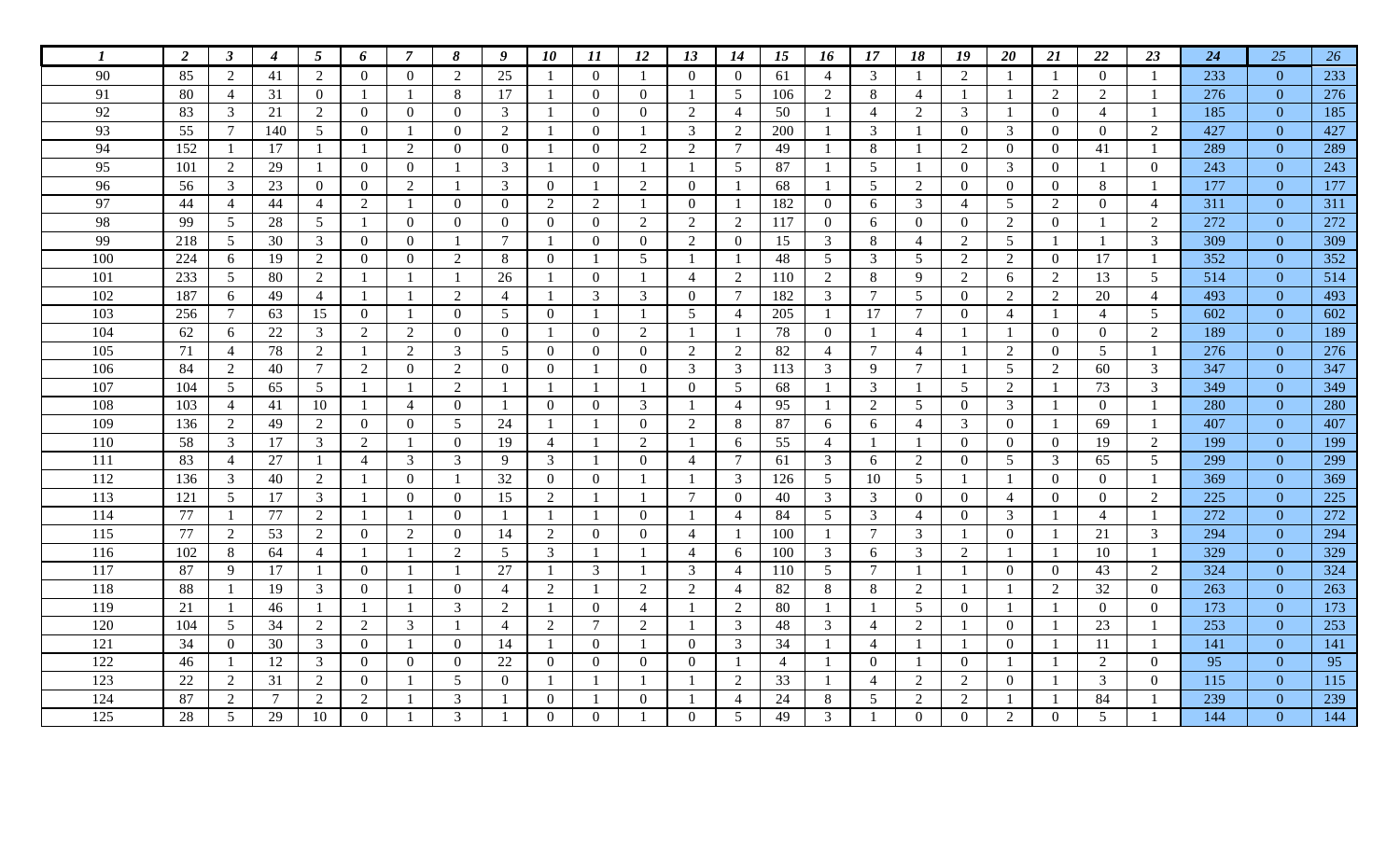| $\boldsymbol{l}$ | $\overline{2}$ | $\mathfrak{Z}$           | $\boldsymbol{4}$ | 5 <sup>5</sup>  | 6              | $\overline{7}$ | 8              | 9              | 10             | 11             | <i>12</i>      | 13              | <b>14</b>       | 15  | 16             | 17              | 18              | 19                       | 20              | <b>21</b>      | 22             | 23             | 24  | 25             | 26  |
|------------------|----------------|--------------------------|------------------|-----------------|----------------|----------------|----------------|----------------|----------------|----------------|----------------|-----------------|-----------------|-----|----------------|-----------------|-----------------|--------------------------|-----------------|----------------|----------------|----------------|-----|----------------|-----|
| 126              | 13             | $\overline{4}$           | 32               | $\mathfrak{Z}$  | $\mathfrak{Z}$ | $\overline{2}$ | 15             | $\overline{1}$ | $\overline{0}$ | $\overline{0}$ | $\overline{1}$ | $\overline{1}$  | $\overline{4}$  | 33  | 3              | 3               | $\overline{2}$  |                          | $\overline{0}$  | $\overline{1}$ | 6              | $\Omega$       | 128 | $\mathbf{0}$   | 128 |
| 127              | 106            | 11                       | 31               | 6               | $\Omega$       | $\overline{0}$ | 8              | $\mathfrak{Z}$ | $\overline{2}$ |                | 3              | $\overline{2}$  | $\mathfrak{Z}$  | 87  | $\overline{4}$ | 9               | $\overline{4}$  |                          | 2               | $\overline{2}$ | $\overline{2}$ | $\tau$         | 294 | $\mathbf{0}$   | 294 |
| 128              | 115            | 6                        | 29               |                 |                | $\overline{2}$ | $\overline{7}$ | $\mathfrak{Z}$ | $\overline{2}$ |                | $\overline{1}$ | $\mathfrak{Z}$  |                 | 96  |                | $\overline{7}$  | 9               | 2                        | $\mathbf{1}$    | $\theta$       |                |                | 290 | $\overline{0}$ | 290 |
| 129              | 207            | 9                        | 17               | 3               | $\overline{3}$ | 3              | 3              | -1             | $\overline{1}$ |                | $\theta$       | $\overline{0}$  | $5\overline{)}$ | 24  | -1             | 7               | -1              | 2                        | $\overline{2}$  |                | 19             | 2              | 312 | $\mathbf{0}$   | 312 |
| 130              | 173            | 8                        | 14               | 13              | 2              | $\overline{0}$ | $\mathbf{0}$   | $\mathbf{0}$   | $\overline{1}$ | 2              | -1             | $\mathbf{1}$    | $\overline{0}$  | 6   | 6              | 8               | 9               |                          | $\overline{1}$  |                |                |                | 249 | $\mathbf{0}$   | 249 |
| 131              | 50             | $\tau$                   | 36               | $\mathfrak{Z}$  | $\overline{0}$ | $\mathfrak{Z}$ | 6              | $\overline{0}$ | $\overline{0}$ |                | -1             | $7\overline{ }$ | 10              | 100 | $\mathfrak{Z}$ | -11             |                 |                          | $\overline{4}$  | $\overline{0}$ |                |                | 246 | $\mathbf{0}$   | 246 |
| 132              | 62             | 3 <sup>1</sup>           | $\overline{2}$   |                 | $\Omega$       | $\overline{4}$ | $\overline{2}$ |                | $\overline{0}$ | $\overline{0}$ | 2              | $\tau$          | $\overline{2}$  | 23  | $\overline{4}$ | 6               |                 |                          | $\overline{2}$  |                | $\overline{0}$ |                | 125 | $\mathbf{0}$   | 125 |
| 133              | 27             | $\overline{4}$           | 11               | $\mathfrak{Z}$  | $\overline{0}$ | $\mathfrak{Z}$ | 15             | $\mathfrak{Z}$ | $\overline{2}$ | $\overline{2}$ | $\overline{2}$ | $\mathfrak{Z}$  | $\overline{4}$  | 100 | 5 <sup>5</sup> | 6               | $\mathfrak{Z}$  |                          | $\mathfrak{Z}$  | $\overline{4}$ |                | $\overline{4}$ | 206 | $\overline{0}$ | 206 |
| 134              | 28             |                          | 15               |                 | $\overline{1}$ | $\overline{2}$ | 16             | $\overline{1}$ | $\mathfrak{Z}$ | $\overline{2}$ | $\overline{2}$ | $\overline{4}$  | $\overline{2}$  | 39  | $\overline{2}$ | $\overline{4}$  | -1              | $\mathbf{0}$             | $\mathbf{1}$    | $\overline{0}$ | 6              |                | 132 | $\overline{0}$ | 132 |
| 135              | 36             | 5 <sup>5</sup>           | 51               | $\overline{2}$  | $\Omega$       | $\Omega$       | $\overline{0}$ | $\Omega$       | $\overline{0}$ | $\overline{0}$ | $\overline{0}$ | $\mathbf{1}$    |                 | 66  | -1             | 5               | $\overline{0}$  | $\overline{0}$           | $\overline{1}$  | $\Omega$       | $\overline{3}$ | $\theta$       | 172 | $\overline{0}$ | 172 |
| 136              | 150            | 14                       | 40               | 2               | 2              | $\overline{2}$ | 5              | $\Omega$       |                | $\overline{0}$ | 2              | $\overline{0}$  | $5\overline{)}$ | 37  | $\overline{2}$ | 10              | $\overline{4}$  | $\overline{4}$           | $\overline{0}$  |                | 11             | $\Omega$       | 292 | $\overline{0}$ | 292 |
| 137              | 104            | $\overline{4}$           | 17               | $\mathbf{3}$    | $\overline{3}$ | 2              | $\overline{7}$ |                | $\overline{0}$ | $\overline{0}$ | $\overline{1}$ | $\overline{0}$  | 3               | 27  | $\overline{4}$ | 8               | $\overline{0}$  | 2                        | $\overline{1}$  |                | 27             | 6              | 221 | $\overline{0}$ | 221 |
| 138              | 32             | 11                       | 73               | $\overline{4}$  | 3              | $\overline{2}$ | 5              | 2              | $\overline{2}$ | $\mathbf{0}$   | $\overline{1}$ | $\overline{2}$  | $\mathfrak{Z}$  | 80  |                | 3               |                 | $\mathbf{0}$             | $\theta$        | $\overline{2}$ | $\Omega$       |                | 228 | $\overline{0}$ | 228 |
| 139              | 57             | 9                        | 34               |                 | -1             | $\overline{1}$ | $\overline{0}$ | -1             | $\overline{2}$ |                | 3              | $\mathbf{1}$    | $\overline{2}$  | 45  | $\overline{2}$ | $\overline{1}$  | $\overline{4}$  | $\mathbf{0}$             | $\overline{1}$  | $\overline{0}$ | $\overline{2}$ |                | 169 | $\mathbf{0}$   | 169 |
| 140              | 89             | 10                       | 40               | $\overline{2}$  | $\overline{0}$ | - 1            | $\mathfrak{Z}$ | $\overline{0}$ | $\mathbf{1}$   | $\overline{0}$ | $\overline{1}$ | $\overline{0}$  | $\overline{4}$  | 57  |                | $\overline{7}$  | -1              | -1                       | $\mathfrak{Z}$  | $\overline{2}$ | 25             | $\overline{0}$ | 248 | $\mathbf{0}$   | 248 |
| 141              | 39             | 3 <sup>7</sup>           | 27               | $\overline{2}$  | -1             | $\mathfrak{Z}$ | $\overline{2}$ | - 1            | $\overline{0}$ | 2              | $\overline{0}$ | $\mathfrak{Z}$  | $\overline{4}$  | 63  | $\tau$         | $\mathfrak{Z}$  | $\mathfrak{Z}$  | 2                        | $\mathfrak{Z}$  |                | 2              | $\mathfrak{Z}$ | 174 | $\overline{0}$ | 174 |
| 142              | 48             |                          | 15               | $\overline{2}$  | 2              |                | $\overline{0}$ |                |                | 3              | $\overline{1}$ | $\mathfrak{Z}$  | $\overline{5}$  | 144 |                | <sup>11</sup>   | 2               | $\mathbf{0}$             | 2               | $\overline{0}$ | $\overline{0}$ | $\overline{0}$ | 243 | $\overline{0}$ | 243 |
| 143              | 54             | $\overline{4}$           | 22               | $7\overline{ }$ | $\tau$         |                | $\overline{4}$ | $\overline{4}$ | - 1            | $\overline{0}$ | $\overline{0}$ | $\mathbf{1}$    | 8               | 60  | $\overline{2}$ | $5\overline{)}$ | -1              | $\overline{0}$           | $\overline{2}$  |                | 53             | $\overline{0}$ | 237 | $\overline{0}$ | 237 |
| 144              | 220            | 6                        | 32               | $\overline{4}$  | -1             | $\mathfrak{Z}$ | $\overline{4}$ | 2              | $\overline{4}$ | 3              | 3              | -1              | 2               | 52  | 5 <sup>5</sup> | 15              | $7\phantom{.0}$ | $\overline{\phantom{0}}$ | $5\overline{)}$ | $\overline{2}$ | 15             | 2              | 389 | $\overline{0}$ | 389 |
| 145              | 36             | 8                        | 29               | 5 <sup>5</sup>  | $\Omega$       | 2              | $\overline{0}$ | $\overline{4}$ | -1             | $\theta$       | $\mathfrak{Z}$ | $\overline{2}$  | $\overline{4}$  | 51  |                | 2               | $\overline{4}$  | $\overline{2}$           | 2               | $\Omega$       | 3              | 2              | 161 | $\overline{0}$ | 161 |
| 146              | 159            | $\tau$                   | 66               | $7\phantom{.0}$ | $\overline{0}$ | $\overline{4}$ | 8              |                | -1             |                | -1             | $\mathbf{1}$    |                 | 87  | 5 <sup>5</sup> | 13              | 17              | $\tau$                   | $\overline{4}$  | 2              | 18             | $\tau$         | 417 | $\mathbf{0}$   | 417 |
| 147              | 166            | $\tau$                   | 41               | $\overline{2}$  |                | $\mathfrak{Z}$ | $\overline{2}$ | - 1            | -1             |                | $\overline{2}$ | $\overline{2}$  |                 | 90  | -1             | $\mathfrak{Z}$  | $\mathfrak{Z}$  | $\overline{2}$           | $\mathfrak{Z}$  |                | $\mathbf{3}$   | $\overline{0}$ | 336 | $\mathbf{0}$   | 336 |
| 148              | 125            | 3                        | 32               | $\overline{0}$  |                | $\overline{0}$ | $\mathbf{0}$   | $\mathbf{0}$   | $\overline{0}$ | $\overline{0}$ | -1             | $\overline{0}$  | 2               | 41  | $\overline{2}$ | 3               | 8               | $\overline{0}$           | 2               | $\mathfrak{Z}$ | 15             | $\overline{0}$ | 238 | $\mathbf{0}$   | 238 |
| 149              | 83             | $\overline{2}$           | 18               | $\overline{0}$  |                | $\overline{1}$ | $\overline{0}$ |                | $\overline{0}$ |                | 2              | $\mathfrak{Z}$  | $\overline{0}$  | 30  | $\overline{4}$ | $\tau$          | $\mathfrak{Z}$  |                          | $\mathbf{0}$    |                | 2              |                | 161 | $\mathbf{0}$   | 161 |
| 150              | 135            | 5 <sup>5</sup>           | 34               | $\overline{2}$  | 5              | 2              | $\mathfrak{Z}$ | $\tau$         | 2              |                | 2              | 5 <sup>5</sup>  | $\overline{4}$  | 161 | $\tau$         | <sup>11</sup>   | 6               |                          | $\overline{0}$  |                | 35             | 2              | 431 | $\mathbf{0}$   | 431 |
| 151              | 94             | 6                        | 26               | $\overline{0}$  | $\overline{0}$ | $\overline{0}$ |                | $\overline{0}$ | $\overline{0}$ |                | $\Omega$       | $\overline{0}$  |                 | 173 | -1             | 10              | -1              | -1                       | $\overline{1}$  | - 1            | 2              | 2              | 321 | $\mathbf{0}$   | 321 |
| 152              | 55             | $\mathfrak{Z}$           | 21               | $\mathfrak{Z}$  | $\overline{0}$ | 2              | $\overline{0}$ | $\overline{0}$ | $\overline{0}$ |                | $\Omega$       | -1              | $\overline{0}$  | 93  | -1             | 9               | $\overline{0}$  | $\overline{0}$           | $\overline{0}$  | $\Omega$       | $\overline{0}$ | $\Omega$       | 189 | $\overline{0}$ | 189 |
| 153              | 140            | $\tau$                   | 16               |                 | 2              | $\overline{1}$ |                | $\overline{4}$ | $\overline{0}$ |                | $\theta$       | $\Omega$        |                 | 93  | $\overline{2}$ | -9              | 5               | - 1                      | $\theta$        | -1             |                |                | 287 | $\overline{0}$ | 287 |
| 154              | 135            | $\tau$                   | -9               | $\Omega$        | -1             | $\mathbf{0}$   |                | $\Omega$       | $\mathfrak{Z}$ |                | 2              | $\mathfrak{Z}$  | 2               | 137 | $\overline{0}$ | $\overline{4}$  | $\overline{2}$  | $\overline{0}$           | $\theta$        | - 1            | 8              |                | 317 | $\overline{0}$ | 317 |
| 155              | 146            | 3 <sup>7</sup>           | 25               | $\overline{4}$  | -1             | 2              |                | 2              | $\overline{0}$ |                | 2              | $\overline{2}$  | $\overline{4}$  | 69  | -1             | 8               | -1              | $\overline{0}$           | $\mathbf{0}$    | $\overline{0}$ | 16             | 2              | 290 | $\mathbf{0}$   | 290 |
| 156              | 132            | $\tau$                   | 25               | $\overline{2}$  | $\overline{3}$ | $\mathfrak{Z}$ | $\mathfrak{Z}$ | $\overline{4}$ | 6              |                | -1             | $\mathfrak{Z}$  | $\overline{4}$  | 167 | $\overline{4}$ | <sup>11</sup>   | $7\overline{ }$ | 3                        | $\overline{4}$  | $\overline{0}$ | $\overline{4}$ | 10             | 404 | $\mathbf{0}$   | 404 |
| 157              | 68             | $\mathfrak{Z}$           | 24               | $\overline{2}$  | $\overline{3}$ | $\mathfrak{Z}$ |                | $\overline{3}$ | -1             |                | $\Omega$       | $5\overline{)}$ | 2               | 69  | 5 <sup>5</sup> | $\mathbf{3}$    | 2               | -1                       | $\mathbf{0}$    | -1             | $\overline{0}$ | 2              | 199 | $\mathbf{0}$   | 199 |
| 158              | 249            | 10                       | 27               | $\mathbf{3}$    | 2              | -1             | 2              | 15             | -1             |                | $\Omega$       | 5 <sup>5</sup>  | 3               | 47  | $\overline{4}$ | 10              | $\overline{4}$  | $\overline{0}$           | 2               | $\Omega$       | 12             | $\mathfrak{Z}$ | 401 | $\mathbf{0}$   | 401 |
| 159              | 111            | $\overline{0}$           | 19               |                 | 2              | $\overline{1}$ | $\overline{0}$ | $\overline{4}$ | $\overline{0}$ | $\overline{0}$ | $\Omega$       | $\mathfrak{Z}$  | $\overline{0}$  | 84  | $\overline{2}$ | 6               | $\mathfrak{Z}$  | 2                        | 2               | $\Omega$       | 2              | 2              | 244 | $\mathbf{0}$   | 244 |
| 160              | 159            | 6                        | 61               |                 | $\overline{4}$ |                | $\Omega$       | 5              | $\Omega$       | $\theta$       | 2              | $\overline{2}$  |                 | 124 | 3              | 10              | $\mathfrak{Z}$  | $\theta$                 | 2               | 2              |                | 3              | 396 | $\theta$       | 396 |
| 161              | 81             | $\overline{\mathcal{A}}$ | 25               |                 |                | $\overline{2}$ | $\theta$       | 21             | $\Omega$       | $\overline{2}$ |                | $\overline{2}$  | 6               | 130 | $\overline{2}$ | 9               | $\Omega$        |                          | $\overline{3}$  |                |                | $\Omega$       | 293 | $\mathbf{0}$   | 293 |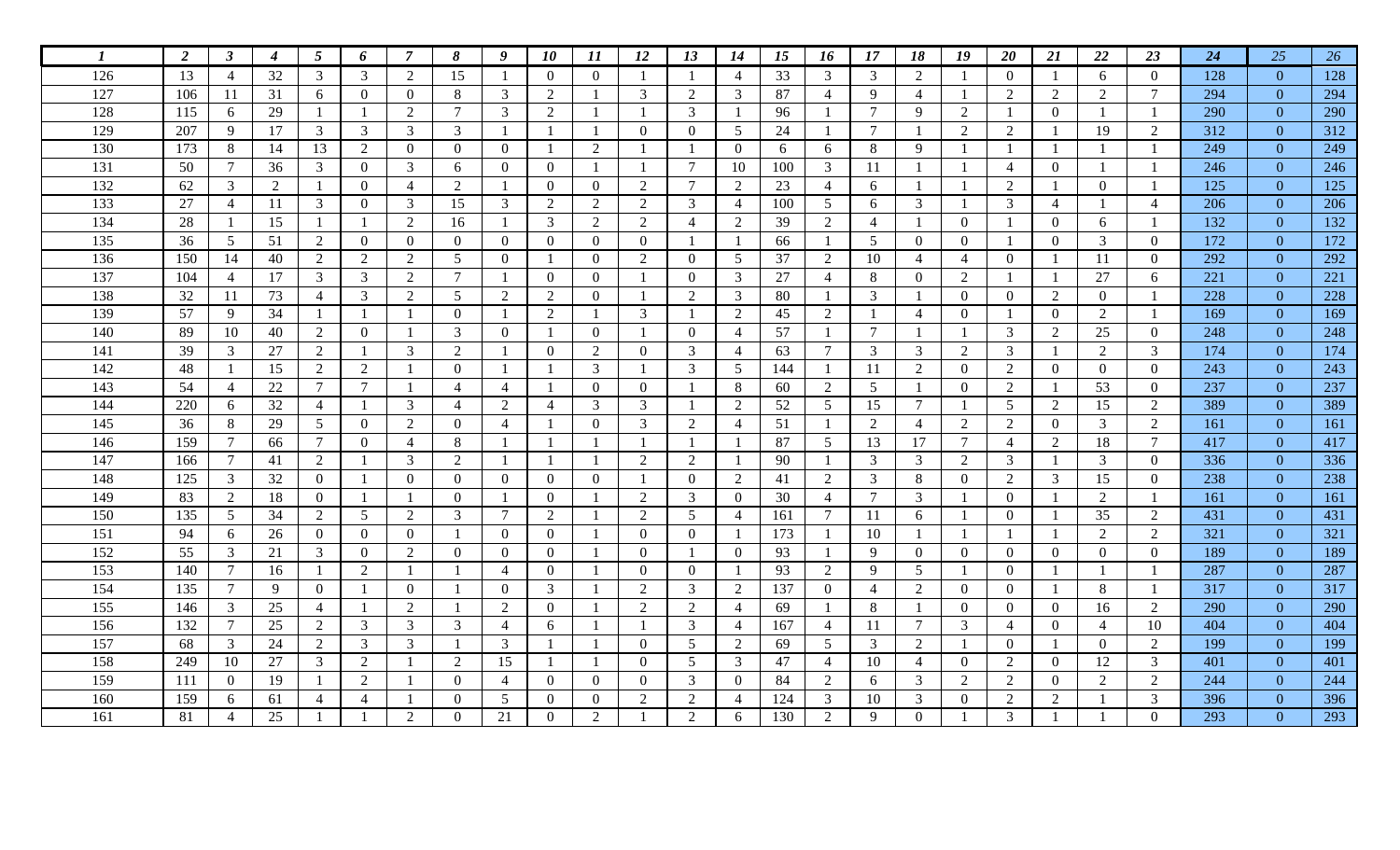| $\boldsymbol{\eta}$ | $\overline{2}$ | $\mathbf{3}$    | $\boldsymbol{4}$ | 5 <sup>5</sup> | 6              | $\overline{7}$  | 8               | 9              | 10             | 11             | 12             | 13             | 14                       | 15  | 16             | 17             | 18              | 19             | 20              | 21             | 22             | 23             | 24  | 25             | 26  |
|---------------------|----------------|-----------------|------------------|----------------|----------------|-----------------|-----------------|----------------|----------------|----------------|----------------|----------------|--------------------------|-----|----------------|----------------|-----------------|----------------|-----------------|----------------|----------------|----------------|-----|----------------|-----|
| 162                 | 106            | $\overline{0}$  | 18               | $\Omega$       | $\overline{0}$ | - 1             |                 | 12             |                | $\theta$       | $\overline{1}$ | 2              |                          | 140 |                |                |                 |                | 2               | $\Omega$       |                |                | 291 | $\overline{0}$ | 291 |
| 163                 | 68             | $\overline{0}$  | 35               | 3              | $\overline{3}$ | $\theta$        | $\Omega$        | 8              |                | $\theta$       | -1             | 3              | $\overline{4}$           | 125 |                | 5              | 2               | 3              | 3               |                | 46             |                | 313 | $\theta$       | 313 |
| 164                 | 42             | $\mathfrak{Z}$  | 9                |                | $\Omega$       | $\overline{2}$  | $\overline{3}$  | 38             | 2              | $\theta$       | $\Omega$       | $\overline{2}$ |                          | 46  | $\overline{2}$ | $\Omega$       | $\overline{3}$  | $\overline{3}$ | $\overline{4}$  |                | 31             |                | 194 | $\overline{0}$ | 194 |
| 165                 | 111            |                 | 37               |                |                | $\overline{2}$  |                 | $\mathfrak{Z}$ | $\overline{0}$ | $\overline{2}$ | $\overline{1}$ | $\overline{2}$ | 2                        | 178 | $7^{\circ}$    | 16             | $\mathfrak{Z}$  |                | $\overline{2}$  | $\theta$       | $\mathfrak{Z}$ |                | 375 | $\mathbf{0}$   | 375 |
| 166                 | 287            | $\overline{4}$  | 23               | $\Omega$       |                | $\overline{0}$  | $\Omega$        | 39             | 2              |                | 3              | $\overline{0}$ | 3                        | 81  | $\overline{4}$ | 5              | 5               | 3              | 2               | $\Omega$       | $\overline{0}$ | 3              | 466 | $\overline{0}$ | 466 |
| 167                 | 119            |                 | $\mathbf Q$      | $\Omega$       | $\Omega$       | $\theta$        | $\Omega$        | $\overline{2}$ |                | $\theta$       | $\theta$       | $\mathbf{1}$   | $\Omega$                 | 37  | $\overline{2}$ | 2              |                 | $\theta$       | $\theta$        | $\theta$       | $\Omega$       | $\Omega$       | 175 | $\mathbf{0}$   | 175 |
| 168                 | 87             | $\Omega$        | 51               |                | 2              |                 |                 |                |                | 3              | $\Omega$       | $\overline{0}$ | 5                        | 299 |                | 3              | $\overline{2}$  | $\mathbf{0}$   | $\overline{3}$  |                | 2              |                | 465 | $\overline{0}$ | 465 |
| 169                 | 275            | 4               | 10               |                | $\theta$       | $\overline{2}$  | 3               | 160            | 2              |                | $\mathbf{1}$   | $\Omega$       | 2                        | 166 | $\overline{4}$ | $\overline{4}$ | $\overline{2}$  | $\overline{0}$ | $5\overline{)}$ | 3              |                | $\overline{2}$ | 648 | $\overline{0}$ | 648 |
| 170                 | 70             | $\overline{4}$  | 30               | $\mathfrak{Z}$ |                |                 | $\mathbf{0}$    | 27             |                |                | $\Omega$       | $\mathbf{1}$   | $\overline{2}$           | 141 |                | $\overline{2}$ |                 |                | $\overline{0}$  |                |                |                | 290 | $\mathbf{0}$   | 290 |
| 171                 | 104            | $\mathfrak{Z}$  | $\tau$           | $\overline{2}$ |                | $\overline{0}$  |                 | 26             |                | $\theta$       | $\Omega$       | $\overline{0}$ | $\overline{5}$           | 101 | $\overline{2}$ | 6              |                 | $\theta$       | $\mathfrak{Z}$  | $\Omega$       | $\Omega$       | $\Omega$       | 263 | $\overline{0}$ | 263 |
| 172                 | 170            | $\mathfrak{Z}$  | 19               | $\Omega$       | $\Omega$       | 2               | 2               | 5              | $\overline{0}$ |                | $\Omega$       | $\overline{0}$ | $\overline{4}$           | 164 |                | $\overline{4}$ | $\overline{4}$  | 3              | $\tau$          | $\overline{4}$ | $\Omega$       |                | 394 | $\overline{0}$ | 394 |
| 173                 | 89             | $\overline{4}$  | $\tau$           | $\Omega$       | $\Omega$       | $\overline{0}$  | 3               | $\tau$         | $\overline{1}$ | 2              | $\overline{1}$ | $\overline{2}$ |                          | 32  |                | $\overline{4}$ |                 | $\mathbf{0}$   | $\mathbf{1}$    | $\theta$       | $\Omega$       |                | 157 | $\theta$       | 157 |
| 174                 | 74             | $\overline{2}$  | 116              | 2              |                | $5\overline{)}$ | $\mathfrak{Z}$  | 8              | $\Omega$       | $\overline{2}$ | $\Omega$       | $\mathfrak{Z}$ | 6                        | 250 | 3              | 8              | 3               | 2              | $\overline{1}$  | $\overline{2}$ |                | $\overline{4}$ | 496 | $\theta$       | 496 |
| 175                 | 80             | 5 <sup>5</sup>  | 11               |                |                |                 | $\mathbf{0}$    | $\Omega$       | 3              | 3              | $\overline{2}$ | $\mathfrak{Z}$ |                          | 113 |                | 3              |                 | $\overline{2}$ | 2               |                |                | $\theta$       | 235 | $\mathbf{0}$   | 235 |
| 176                 | 115            | 7               | 35               |                |                | $\overline{0}$  | $\overline{3}$  |                | $\mathfrak{Z}$ | 3              | $\overline{0}$ | $\overline{2}$ | 3                        | 287 | 5              | 9              |                 | $\mathbf{0}$   | $\mathbf{1}$    | $\overline{2}$ | $\overline{4}$ | 3              | 486 | $\mathbf{0}$   | 486 |
| 177                 | 127            | $\overline{4}$  | 18               | $\overline{2}$ | 3              | $\overline{4}$  | $\overline{0}$  | 2              | $\mathbf{1}$   |                | $\overline{1}$ | $\overline{4}$ | $\tau$                   | 123 | $\overline{4}$ | 12             | $\overline{2}$  | $\overline{2}$ | $\overline{1}$  | $\theta$       |                | 5              | 324 | $\mathbf{0}$   | 324 |
| 178                 | 79             | 5 <sup>5</sup>  | 53               | $7^{\circ}$    | $\overline{4}$ | 5 <sup>5</sup>  | 2               | 28             | 2              | $\overline{4}$ | 3              | -1             | 6                        | 160 | 3              | 6              |                 | 3              | 2               | 3              |                | 2              | 380 | $\overline{0}$ | 380 |
| 179                 | 264            | 9               | 44               | $\overline{4}$ |                | $\overline{2}$  | $\Omega$        | 5              | 6              | 2              | 3              | $\mathfrak{Z}$ | $\boldsymbol{\varDelta}$ | 64  | $\mathfrak{Z}$ | 6              | $7\phantom{.0}$ |                | $\overline{1}$  |                |                |                | 432 | $\overline{0}$ | 432 |
| 180                 | 296            | $\overline{2}$  | 47               | 5 <sup>5</sup> | $\mathfrak{Z}$ | $\overline{0}$  | $\mathbf{0}$    |                | -1             | $\mathbf{0}$   | 2              | $\overline{2}$ | $\tau$                   | 82  | 8              | 14             | 6               |                | $\overline{2}$  | $\Omega$       |                | $\overline{3}$ | 483 | $\overline{0}$ | 483 |
| 181                 | 48             | $\overline{4}$  | 38               | $\overline{2}$ |                | $\overline{1}$  | $5\overline{)}$ | $\mathfrak{Z}$ | $\overline{0}$ |                | $\Omega$       | $\overline{0}$ | $\Omega$                 | 38  | $\overline{0}$ | 8              | $\overline{2}$  |                | $\overline{1}$  | $\Omega$       |                | $\overline{2}$ | 156 | $\overline{0}$ | 156 |
| 182                 | 265            | 8               | 102              | $\mathbf{3}$   |                | $5\overline{)}$ | 10              | $\overline{4}$ |                |                | $\Omega$       | $\mathfrak{Z}$ |                          | 59  | $\overline{2}$ | $\overline{7}$ | $\Omega$        | $\theta$       | $\overline{1}$  | $\Omega$       | 2              |                | 476 | $\mathbf{0}$   | 476 |
| 183                 | 93             | $\overline{4}$  | 58               | 8              | $\Omega$       | 2               |                 | 2              | $\theta$       | 3              | 3              | $\overline{2}$ | 6                        | 106 |                | 16             | 13              | 2              | $\mathbf{Q}$    |                | 2              | 5              | 337 | $\overline{0}$ | 337 |
| 184                 | 108            | $\overline{4}$  | 82               | 10             | $\overline{2}$ | 5 <sup>5</sup>  |                 | $\overline{3}$ | $\mathfrak{Z}$ | $\overline{2}$ | $\Omega$       | $\mathbf{1}$   | 3                        | 214 | 2              | 15             | $\overline{2}$  | $\overline{2}$ | $\mathbf{1}$    | $\Omega$       | $\Omega$       | $\Omega$       | 460 | $\overline{0}$ | 460 |
| 185                 | 110            | $5\overline{)}$ | 37               |                | $\Omega$       | $\overline{0}$  |                 | 18             |                | $\mathbf{0}$   | $\mathbf{1}$   | $\overline{0}$ | $\overline{2}$           | 197 | $\overline{0}$ | 9              | $\overline{2}$  | $\overline{0}$ | 2               | $\Omega$       |                | $\theta$       | 387 | $\mathbf{0}$   | 387 |
| 186                 | 197            | 2               | 15               | $\overline{2}$ |                | $\overline{0}$  | $\Omega$        | 6              |                | $\theta$       | $\overline{0}$ | $\mathfrak{Z}$ | 2                        | 80  |                | $\overline{0}$ |                 | $\theta$       | $\mathbf{0}$    | 3              | 12             | 2              | 328 | $\overline{0}$ | 328 |
| 187                 | 166            |                 | 21               | $\overline{2}$ | 2              | $\Omega$        | $\Omega$        | $\overline{3}$ | $\Omega$       | $\theta$       | $\theta$       | $\Omega$       |                          | 113 | $\overline{0}$ | $\overline{2}$ | $\overline{2}$  | 2              | 2               |                | $\overline{4}$ |                | 323 | $\theta$       | 323 |
| 188                 | 156            | $\overline{4}$  | 29               | $\overline{2}$ | $\theta$       | $\overline{1}$  | $\Omega$        |                | $\Omega$       | $\overline{0}$ | $\theta$       | $\mathfrak{Z}$ | 2                        | 174 | $\overline{2}$ | $\overline{4}$ | $\overline{2}$  | $\overline{0}$ | $\mathbf{1}$    |                |                | $\Omega$       | 383 | $\overline{0}$ | 383 |
| 189                 | 168            | 3               | 19               | $\Omega$       | $\Omega$       | $\Omega$        |                 | $\overline{4}$ | $\Omega$       | $\theta$       | $\Omega$       | $\Omega$       | 3                        | 91  | $\overline{2}$ | $\overline{2}$ | 6               | $\theta$       | $\theta$        | $\Omega$       |                | $\overline{4}$ | 304 | $\overline{0}$ | 304 |
| 190                 | 129            | $\overline{0}$  | 30               | $\overline{0}$ | $\overline{0}$ | $\overline{0}$  | $\overline{0}$  | 9              | $\overline{0}$ | $\overline{0}$ | $\overline{0}$ | $\overline{0}$ | 5                        | 177 | $\overline{0}$ | $\overline{2}$ | $\overline{0}$  | $\mathbf{0}$   | $\mathbf{0}$    |                | $\overline{0}$ |                | 354 | $\overline{0}$ | 354 |
| 191                 | 197            | 6               | 39               |                |                | $\theta$        |                 | 3              | $\Omega$       | $\theta$       | $\Omega$       | $\Omega$       | $\overline{A}$           | 189 | $\overline{2}$ | $\tau$         | $\tau$          | $\theta$       | 2               |                | $\Omega$       |                | 461 | $\theta$       | 461 |
| 192                 | 147            |                 | 42               |                | $\Omega$       | $\theta$        | $\Omega$        | 3              | $\Omega$       | $\overline{0}$ | $\Omega$       | $\overline{0}$ | 5                        | 180 |                | 2              | $\overline{2}$  | $\mathbf{0}$   | $\theta$        | $\theta$       | $\Omega$       | $\Omega$       | 384 | $\overline{0}$ | 384 |
| 193                 | 101            | $\overline{4}$  | 29               |                | $\theta$       |                 |                 | 10             | $\Omega$       |                | $\Omega$       | $\Omega$       | 6                        | 241 | $\overline{4}$ | 3              | $\overline{2}$  | $\overline{4}$ | 2               | $\theta$       |                | $\overline{4}$ | 415 | $\overline{0}$ | 415 |
| 194                 | 46             | 2               | 43               | $\overline{4}$ |                | $\overline{2}$  | $\tau$          |                | $\Omega$       |                | $\overline{1}$ | 2              | 13                       | 576 | 4              | 8              | $\overline{0}$  |                | -1              | $\mathfrak{Z}$ | $\Omega$       | $\Omega$       | 716 | $\overline{0}$ | 716 |
| 195                 | 195            | 6               | 80               | 6              |                | 2               | 6               |                |                | $\overline{0}$ | $\theta$       | $\overline{2}$ | 10                       | 274 | $\overline{2}$ | 8              | 3               |                | $\overline{0}$  | $\Omega$       | $\overline{0}$ |                | 599 | $\mathbf{0}$   | 599 |
| 196                 | 181            |                 | 22               | $\Omega$       | $\theta$       | $\Omega$        | $\Omega$        |                |                | $\theta$       |                | $\overline{0}$ |                          | 85  | $\theta$       |                | $\overline{2}$  | $\theta$       | $\overline{0}$  | $\Omega$       | 3              |                | 300 | $\mathbf{0}$   | 300 |